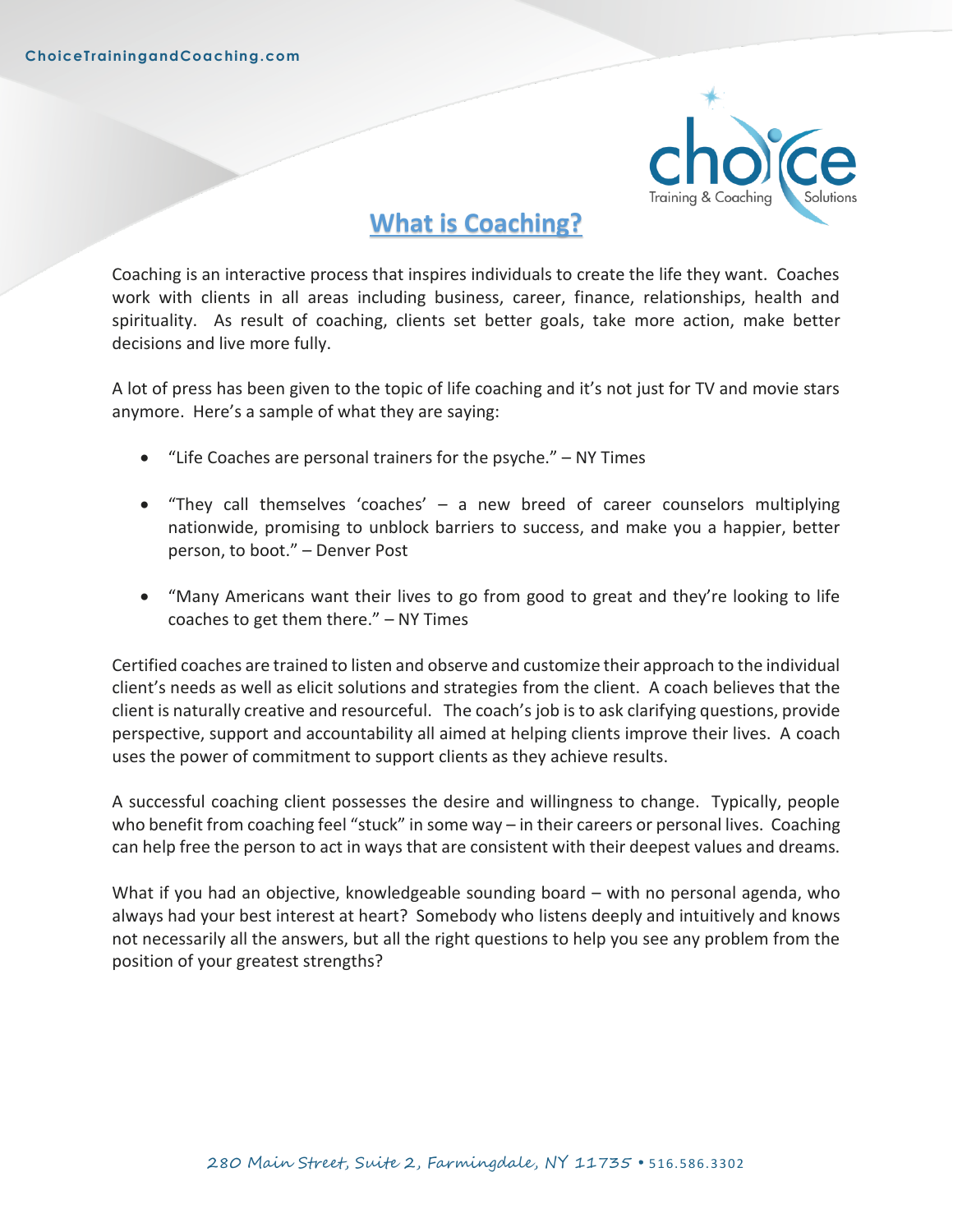

Below, are some examples of powerful questions used in life coaching sessions:

- What is working best in your life right now?
- What is the most challenging aspect of your life right now?
- What would you do if you could do anything?
- What one change could you make in your life that would have the biggest impact?
- How curious are you about yourself?
- Are you operating at peak performance and work and at home?
- Are you willing to make an investment in yourself?

Partnering with clients to explore and find the answers to these and other powerful questions is one of the things accomplished in a coaching conversation. Coaches and clients work together to tap into the client's own wisdom and strength.

Coaching is designed to help individuals clarify personal or professional goals and the things they care most about in life. A personalized system of coaching is then employed that will ensure the achievement of these goals. Clients are asked to commit to taking action and are held accountable. Soon, the process provides solid evidence of success.

According Yogi Berra, "If you don't know where you are going, when you get there, you'll be lost." A coach can help you map out a plan for your life that takes your values, belief systems and life experiences into account.

### What coaching is not:

Coaching is not therapy. Therapy deals with healing pain or addressing dysfunction and its focus is typically on the past. Coaching, on other hand, is forward moving and future focused. It is about making a great future by maximizing your potential with the present.

Coaching is not consulting. A coach believes that you are the expert on your life and will work with you to draw that expertise out. A coach asks the right questions to help you find the best answers.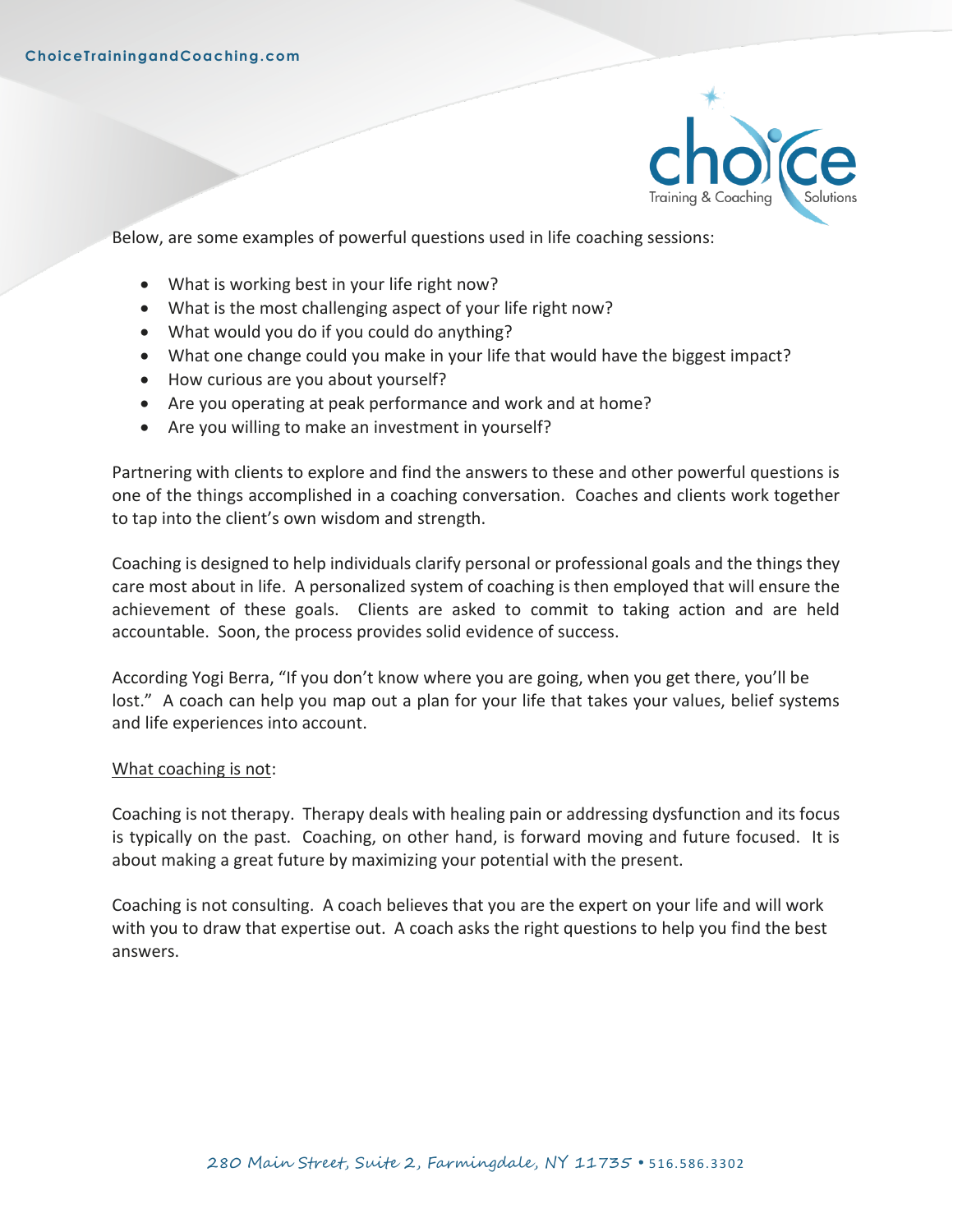

Benefits of coaching:

Coaching can help you:

- Take your career to new heights
	- Get that promotion you've been pining for
	- Find a career that truly excites you
	- Love your work
	- Have time for life outside of work
	- Start a new business venture
- Become the leader you were meant to be
	- Let go of outdated practices that are no longer working
	- Learn how to inspire your team
	- Walk your talk
	- Grow your emotional intelligence
	- Learn how to engage your team
- Achieve financial freedom
	- Get out of debt
	- Set and achieve financial goals
- Improve your relationships
	- Finally find your ideal partner
	- Enrich current relationships
- Make health and wellness a priority
	- Lose the extra weight
	- Stick to an exercise regimen
	- Practice mindfulness/meditation
- Overcome an obstacle
	- Fertility issues
	- Stress management
	- Transition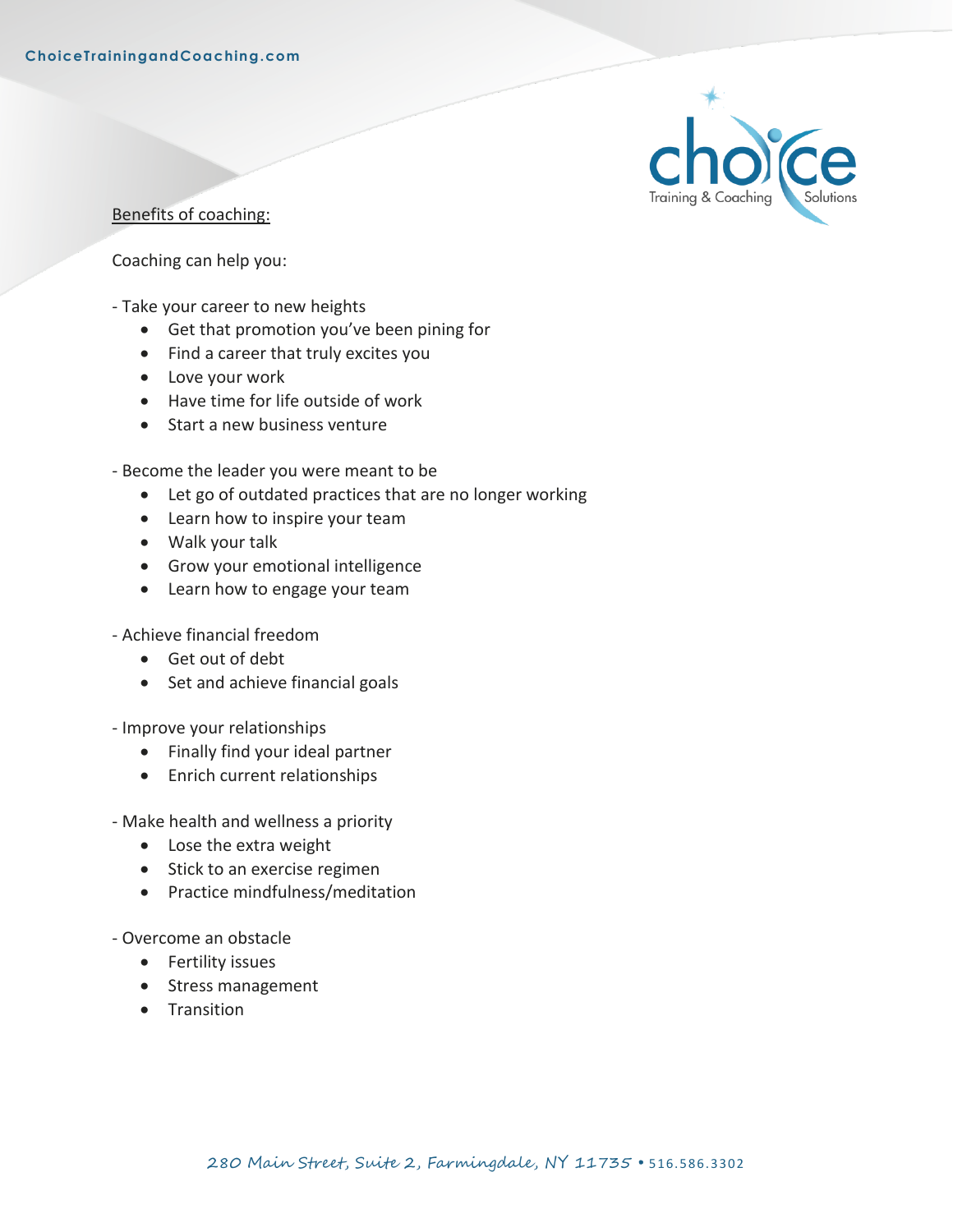

Improving these areas in your life will ultimately lead to:

- Life balance
- Fulfillment
- Happiness
- Strength (physical and emotional)
- Peace
- Serenity
- Becoming an inspiration

### Test drive coaching

The best way to understand coaching is to try it. It's a lot like driving a car. People can tell you what it's like, but until you get behind the wheel yourself, you won't truly know. Most coaches offer a complimentary coaching session so you can get a real sense of the coaching experience versus just reading about it. In addition, it provides the opportunity to make sure there is a good fit between coach and client.

Isn't it time to put yourself at the top of your commitment list? Hire a coach and start living your ideal life today.

To test-drive coaching with a complimentary session, please contact: [Janine@JanineFriedman.com.](mailto:Janine@JanineFriedman.com)